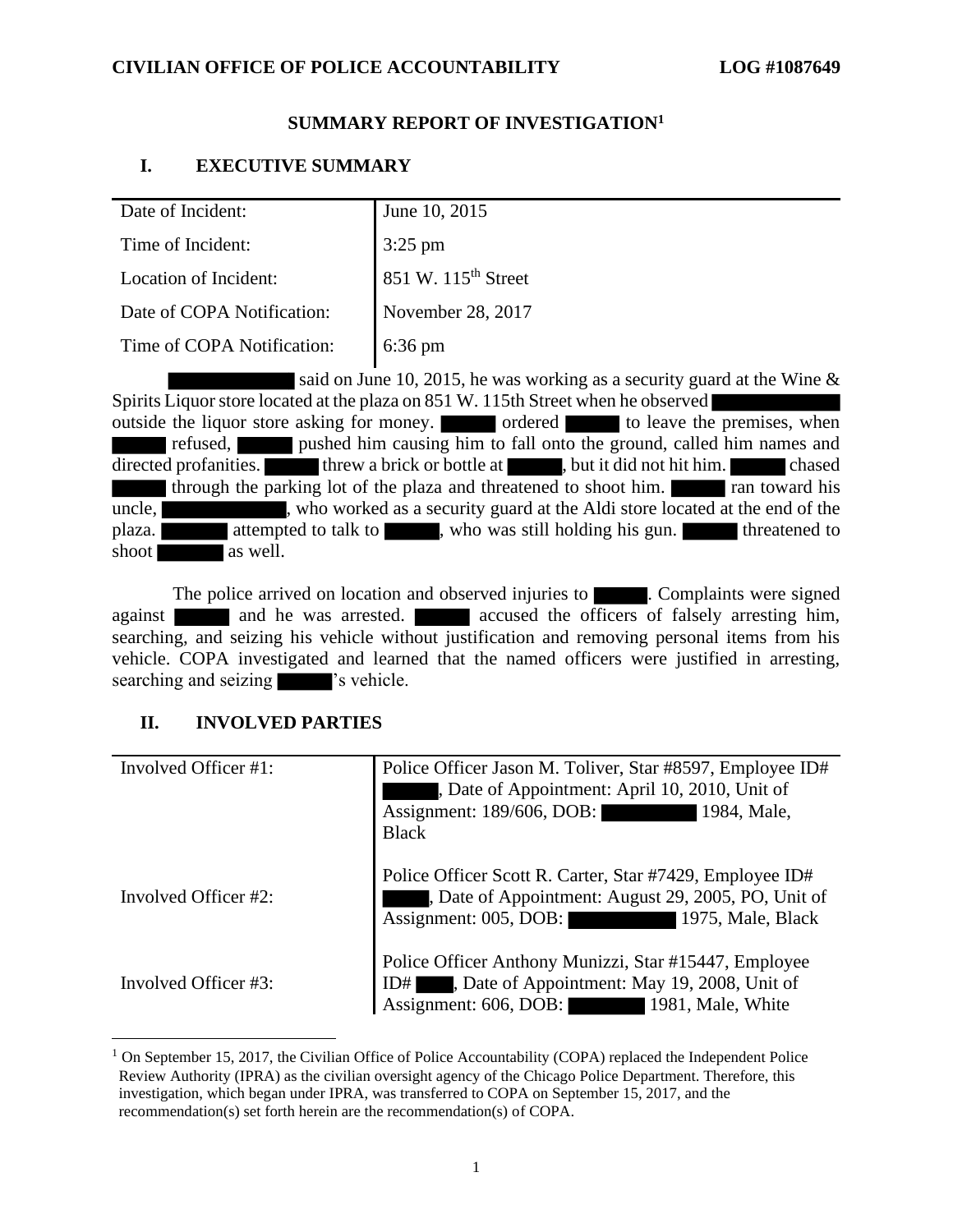Involved Individual #1: (1969, Male, Black  $\Box$ ), DOB: 1969, Male, Black

# **III. ALLEGATIONS**

| <b>Officer</b>              | <b>Allegation</b>                                                                                                                                                    | Finding /<br><b>Recommendation</b> |
|-----------------------------|----------------------------------------------------------------------------------------------------------------------------------------------------------------------|------------------------------------|
| Officer Jason M.<br>Toliver | It is alleged by<br>that on or<br>about June 10, 2015, at approximately 3:25 pm,<br>at or near 851 W. 115 <sup>th</sup> Street, Officer Toliver:                     |                                    |
|                             | 1. Arrested<br>, without<br>justification, a violation of Rule 6.                                                                                                    | Exonerated                         |
|                             | 2. Searched<br>'s vehicle, without<br>justification, a violation of Rule 6.                                                                                          | Exonerated                         |
|                             | 3. Seized<br>'s vehicle, without<br><u> Andrew American State (1986)</u><br>justification, a violation of Rule 6.                                                    | Exonerated                         |
|                             | 4. Removed<br>'s personal items<br>from his vehicle, without justification, violation<br>of Rule 6.                                                                  | <b>Not Sustained</b>               |
|                             | 5. Failed to return or inventory<br>'s personal items and merchandise taken<br>from the vehicle, without justification, a<br>violation of Rule 6.                    | Not Sustained                      |
| Officer Scott R. Carter     | It is alleged by<br>that on or<br><u> De Stad e</u><br>about June 10, 2015, at approximately 3:25 pm,<br>at or near 851 W. 115 <sup>th</sup> Street, Officer Carter: |                                    |
|                             | 1. Arrested<br>, without<br>justification, a violation of Rule 6.                                                                                                    | Exonerated                         |
|                             | 2. Searched<br>'s vehicle, without Exonerated<br>justification, a violation of Rule 6.                                                                               |                                    |
|                             | 's vehicle, without<br>3. Seized<br>justification, a violation of Rule 6.                                                                                            | Exonerated                         |
|                             |                                                                                                                                                                      |                                    |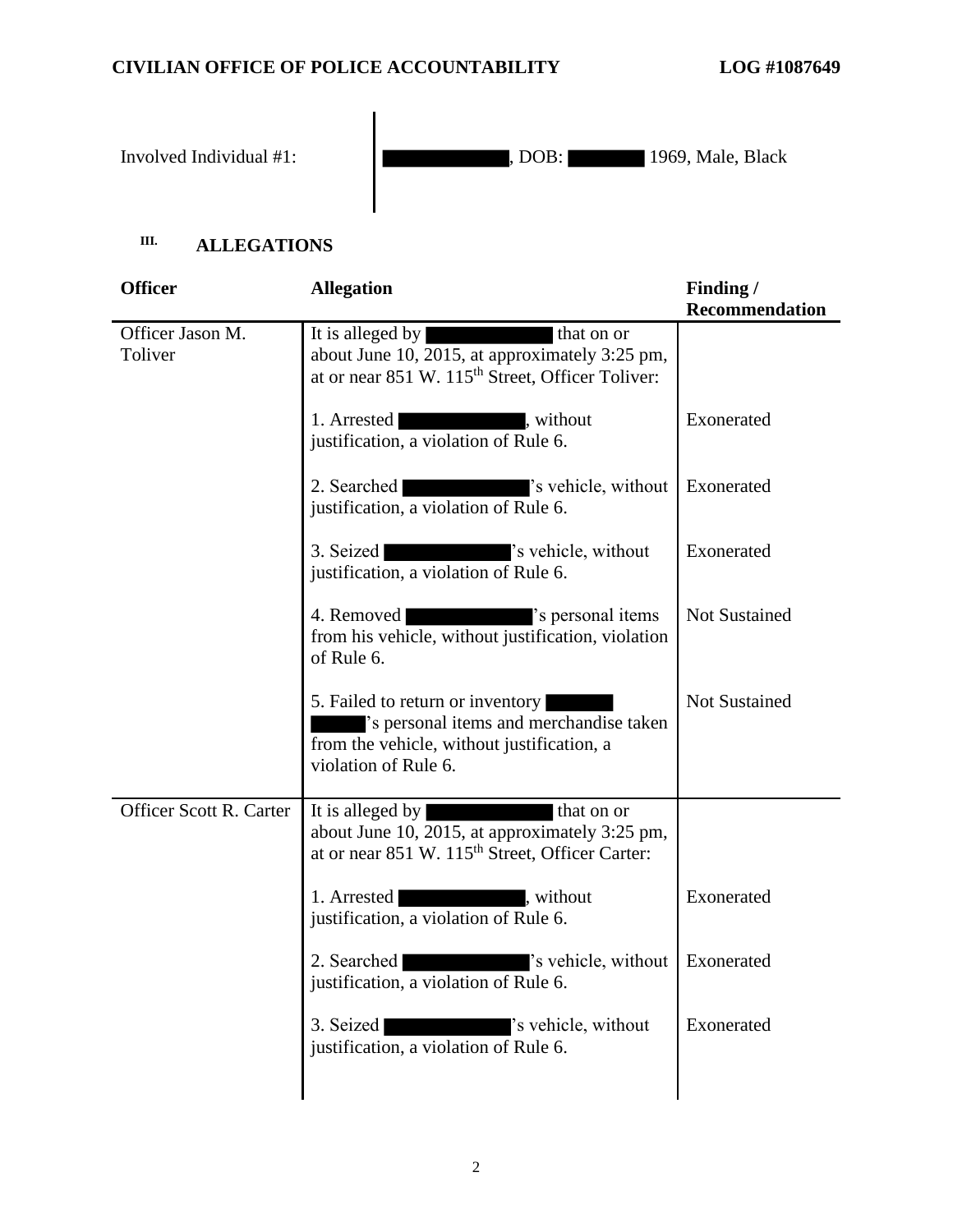|                                   | 4. Removed<br>'s personal items<br>from his vehicle, without justification, violation<br>of Rule 6.                                                                                                                   | <b>Not Sustained</b> |
|-----------------------------------|-----------------------------------------------------------------------------------------------------------------------------------------------------------------------------------------------------------------------|----------------------|
|                                   | 5. Failed to return or inventory<br>'s personal items and merchandise taken<br>from the vehicle, without justification, a<br>violation of Rule 6.                                                                     | <b>Not Sustained</b> |
| <b>Officer Anthony</b><br>Munizzi | It is alleged by<br>that on or<br>about June 30, 2015, at approximately 9:55 am,<br>at or near 727 E. 111 <sup>th</sup> Street, Officer Munizzi:<br>1. Arrested<br>, without<br>justification, a violation of Rule 6. | Exonerated           |

# **IV. APPLICABLE RULES AND LAWS**

#### Rules

1. Rule 6: Disobedience of an order or directive, whether written or oral.

#### Federal Laws

1. United States Constitution – Amendment IV

### **\_\_\_\_\_\_\_\_\_\_\_\_\_\_\_\_\_\_\_\_\_\_\_\_\_\_\_\_\_\_\_\_\_\_\_\_\_\_\_\_\_\_\_\_\_\_\_\_\_\_\_\_\_\_\_\_\_\_\_\_\_\_\_\_\_\_\_\_\_\_\_\_\_\_\_\_ V. INVESTIGATION<sup>2</sup>**

### **a. Interviews**

In his **statement to COPA**<sup>3</sup> on August 18, 2018,  $\blacksquare$ , said he was working as a security guard at Wine & Spirits Liquor store at  $851$  W.  $115<sup>th</sup>$  Street, when he observed loitering outside the store. He observed begging for money and harassing customers. asked to leave, but refused to comply. said he grabbed by the arm, and reacted irate. grabbed a brick and threw it but, it did not strike him. said the brick struck two other individuals that were standing near him. said he called the police and a sergeant responded but failed to act against because of his mental disability. Shortly before the sergeant left the scene, additional units responded. Officers Carter and Toliver were among the officers and they spoke with him, said the security guard at Aldi.

said made allegations against him and he made allegations against , however, because was carrying a gun<sup>4</sup>, the officers placed him under arrest and did not arrest **. Stated that he did not ask the officers to relocate his vehicle, but he believes** that an officer identified as Jennifer Harrison<sup>5</sup> asked the officers to search and seized the vehicle.

<sup>&</sup>lt;sup>2</sup> COPA conducted a thorough and complete investigation. The following is a summary of the material evidence gathered and relied upon in our analysis.

 $3$  Att. 50.

<sup>4</sup> indicated that the gun was fake, and described it as a movie prop gun.

<sup>&</sup>lt;sup>5</sup> A search via Department Records for an officer by the name of Jennifer Harrison were met with negative results.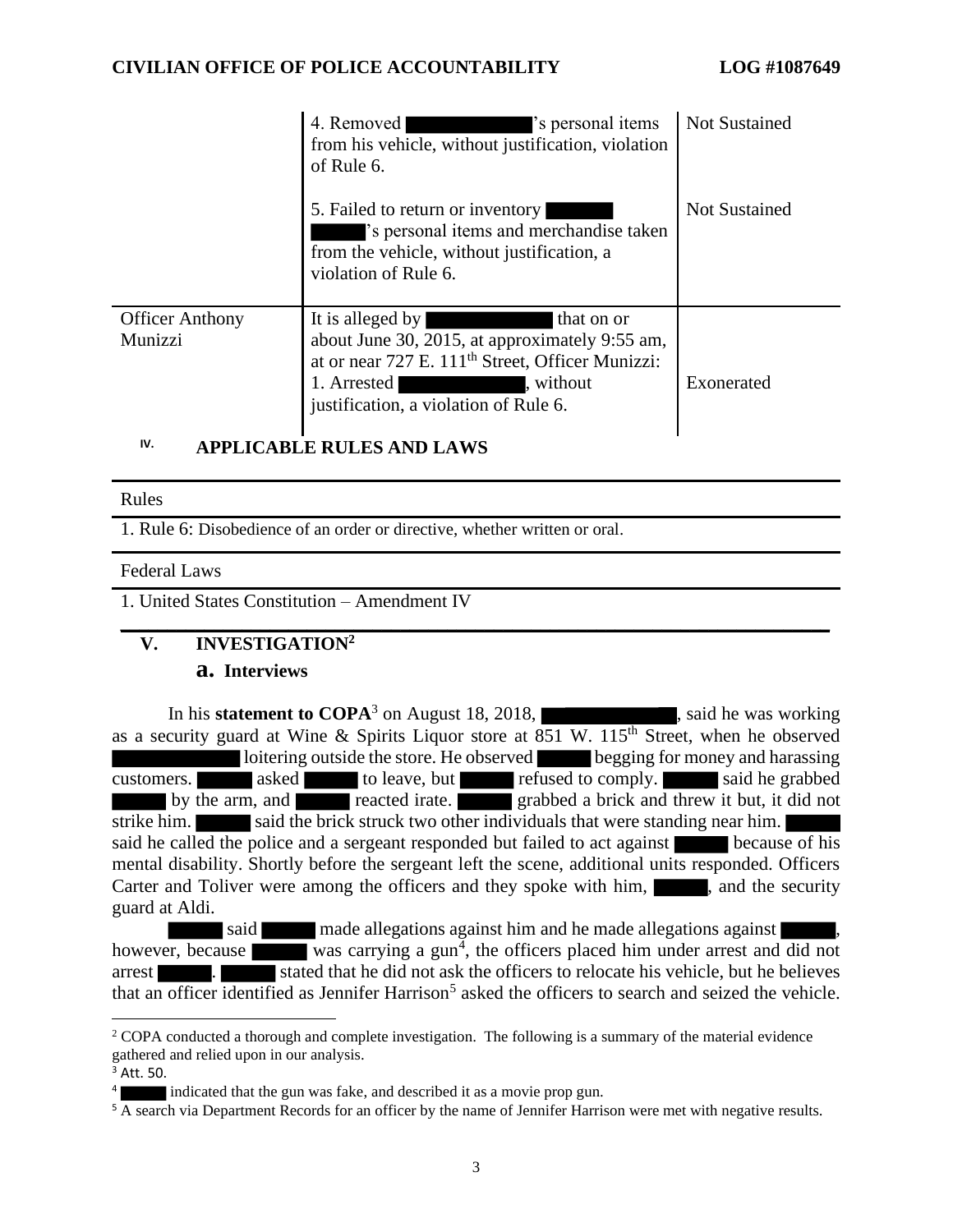assumes this action due to a telephone call received by the officers via cell phone. However, said he did not hear the conversation between the officers and the other person on the phone. When the officers requested  $\blacksquare$  's car keys he initially refused, but complied, as he did not want the officers to mess up his car, a BMW. The officers searched the vehicle without justification and found some weed. The officers seized  $\blacksquare$  's vehicle and drove it to the station.

stated that he had various personal items in his vehicle such as Gucci bags, liquor, cigarettes, merchandise for sale etc. He related the officers failed to inventory or return all the items in his vehicle and believes that they may have taken the items. **indicated that there** was no reason for his vehicle to have been searched or seized by the officers. As a result of their actions, 's vehicle was impounded. was unable to retrieve the vehicle as he was incarcerated at Cook County Jail for an extended time.

After **recovered the vehicle, he noticed that there was damage. The windows were** partially closed and most of his merchandise was missing. Said he was arrested without justification, and that his vehicle was seized and searched without justification.

In a **conversation** with  $\text{COPA}^6$  on February 16, 2018,  $\mathbb{Z}^7$ , stated that he has a mental and partially physical disability. However, he provided the following account. said he was begging for money in front of a liquor store in the plaza at 851 W. 115<sup>th</sup> Street, when the security guard of the liquor store,  $\Box$ , came outside.  $\Box$  told him to leave the premises, to which he refused. Said said pushed him and directed profanities at him and called him names. said he grabbed a bottle and threw it at the subsequence of the became upset and chased him through the parking lot of the plaza while pointing a gun at him.  $\Box$  said he ran to the end of the plaza, where his uncle, is a security guard at Aldi Supermarket. said he fell to the ground and sustained injuries to his arm and knee. interfered with the chase in defense of . Said said threatened to shoot him and . When the police arrived at the scene, they talked to him and , and then arrested . Stated that at no time did the officers mistreat . He said he had a seizure while at the scene and was taken to the hospital. could not provide any further details.

In a **conversation** with COPA<sup>8</sup> on February 23, 2018,  $P<sub>1</sub>$ , stated that he was the security guard at Aldi located in the plaza at  $851 \text{ W}$ .  $115^{\text{th}}$  Street, where the incident occurred. While working, a peddler<sup>10</sup> told him that was chasing his nephew, said when he was approached by and , he was told by that was loitering in front of the liquor store and refused to leave. He said of throwing rocks at his vehicle but there was no damage. said he explained to about  $\blacksquare$  's mental disabilities, but was upset and did not want

 $^6$  Att. 13.<br><sup>7</sup> A formal statement was not conducted with r due to his mental disabilities and refusal from his mother, who is his legal power of attorney. Ms. stated that , has and other medical conditions. However, she allowed COPA to talk with the incident and conduct an informal interview with him. <sup>8</sup> Att. 16.

<sup>&</sup>lt;sup>9</sup> Several attempts were made to conduct a formal interview with . However, **Figure** failed to keep the appointments or contact COPA to reschedule.

<sup>&</sup>lt;sup>10</sup> did not know the peddler's name or contact information.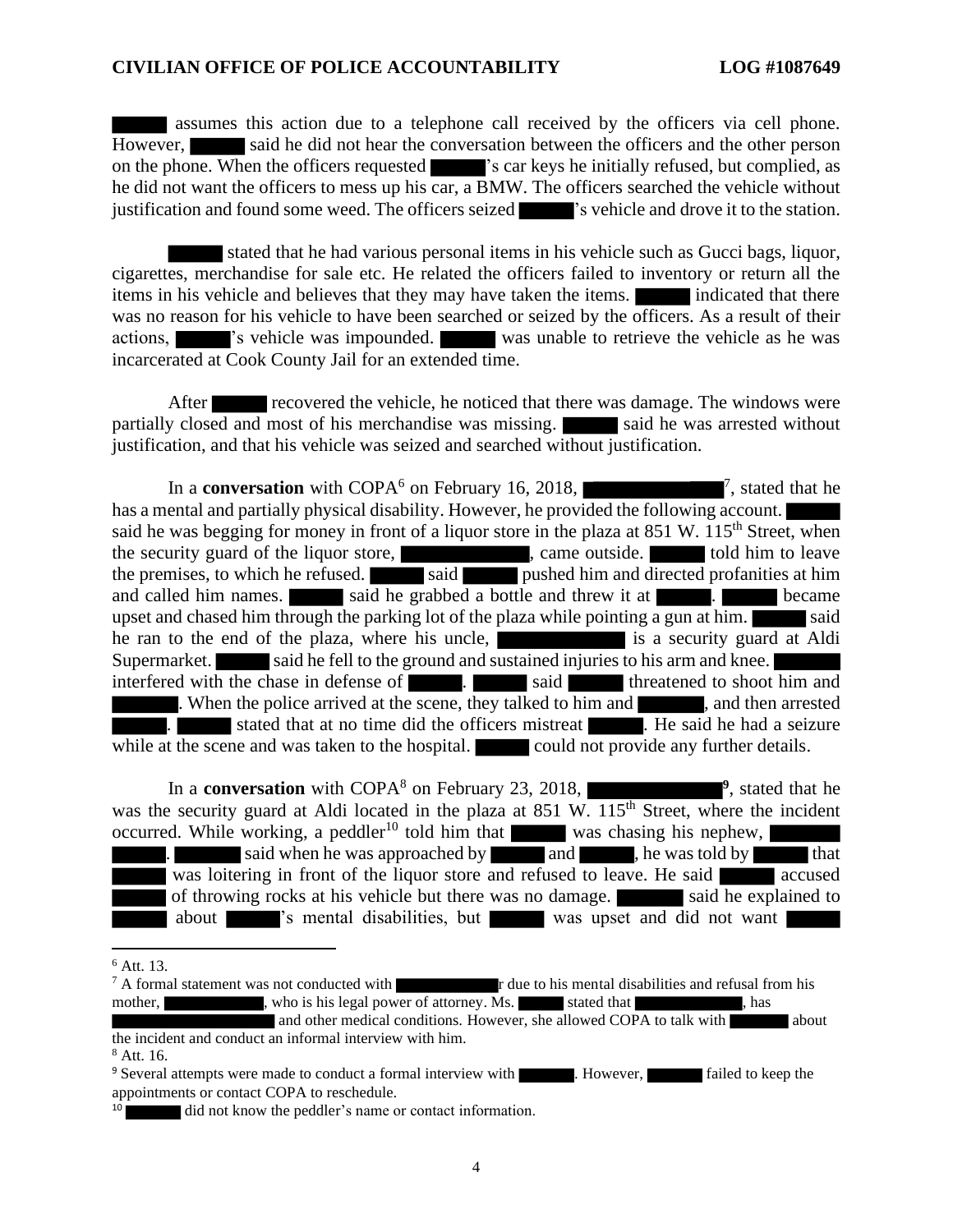soliciting in front of the store. said had a gun in his hand while talking to him and **and** said threatened to physically harm and shoot him and **Shoot him and .** One of the peddlers<sup>11</sup> from the plaza called the police. said two white male officers responded and spoke with him and  $\blacksquare$ , then placed under arrest for having a pellet gun and not being certified for the weapon. said he did not see or hear the officers verbally or physically mistreat during this incident. said he did not witness the officers search or take possessions from 's vehicle.

In his statement to COPA<sup>12</sup> on February 20, 2020, **Officer Scott Carter**, stated he heard over the police radio a security guard chasing a man with a gun. He and PO Toliver responded to the scene. Upon arrival, another police unit<sup>13</sup> was at the scene talking to  $\blacksquare$ , and his mother. PO Carter immediately observed the holster was wearing and the weapon inside. PO Carter recovered the weapon and learned that did not have a FOID card or a conceal and carry permit. PO Carter learned from and his mother that chased around the parking lot with a gun and then struck him on the head with it. PO Carter saw scratches on 's neck, but could not recall if sustained an injury to the head. PO Carter spoke with , who identified himself as the security guard of the liquor store in the plaza, however PO Carter spoke with the owner of the liquor store who denied 's position there. accused of loitering and refusing to leave upon request. told PO Carter that he did what he needed to do referring to

PO Carter spoke with a few individuals in the area, who confirmed that chased around the parking lot with a gun. PO Carter did not obtain the individuals' names or contact information. While at the scene, neither nor citizens in the area made complaints against loitering at the plaza. PO Carter did not recall complaining about battering him with any bottles or rocks. PO Carter states that requested for his vehicle to be relocated and provided them with the keys. PO Carter and PO Toliver entered the vehicle and immediately saw weed on top of the vehicle console. PO Toliver conducted a custodial search of the vehicle and located more narcotics. PO Carter denied the allegations against him and stated that was arrested because signed a complaint against him for battery, and he possessed a weapon without a FOID Card. Narcotics was then located in the vehicle incident to arrest after he gave the officers permission to move it. PO Carter could not recall any items in the trunk but said that everything recovered from or his vehicle was inventoried.

In his **statement to COPA**<sup>14</sup> on February 20, 2020, **Officer Jason Toliver** stated a similar account as PO Carter. PO Toliver recalled a citizen<sup>15</sup> in the plaza confirming  $\blacksquare$  's story that he was chased around the parking lot by with a gun. PO Toliver confirmed that a gun was recovered from . PO Toliver did not recall anyone at the scene making a complaint against , but accused of throwing a bottle. PO Toliver saw scratches to neck but could not recall any other injuries. After was placed under arrest for battery against  $\blacksquare$ , requested for the vehicle to be relocated. provided PO Toliver with

If did not know the name or contact information of the peddler.

 $12$  Att. 50.

<sup>&</sup>lt;sup>13</sup> PO Carter could not recall the officers that were at the scene.

<sup>&</sup>lt;sup>14</sup> Att. 50.

<sup>&</sup>lt;sup>15</sup> PO Toliver did not know the citizen's name or contact information.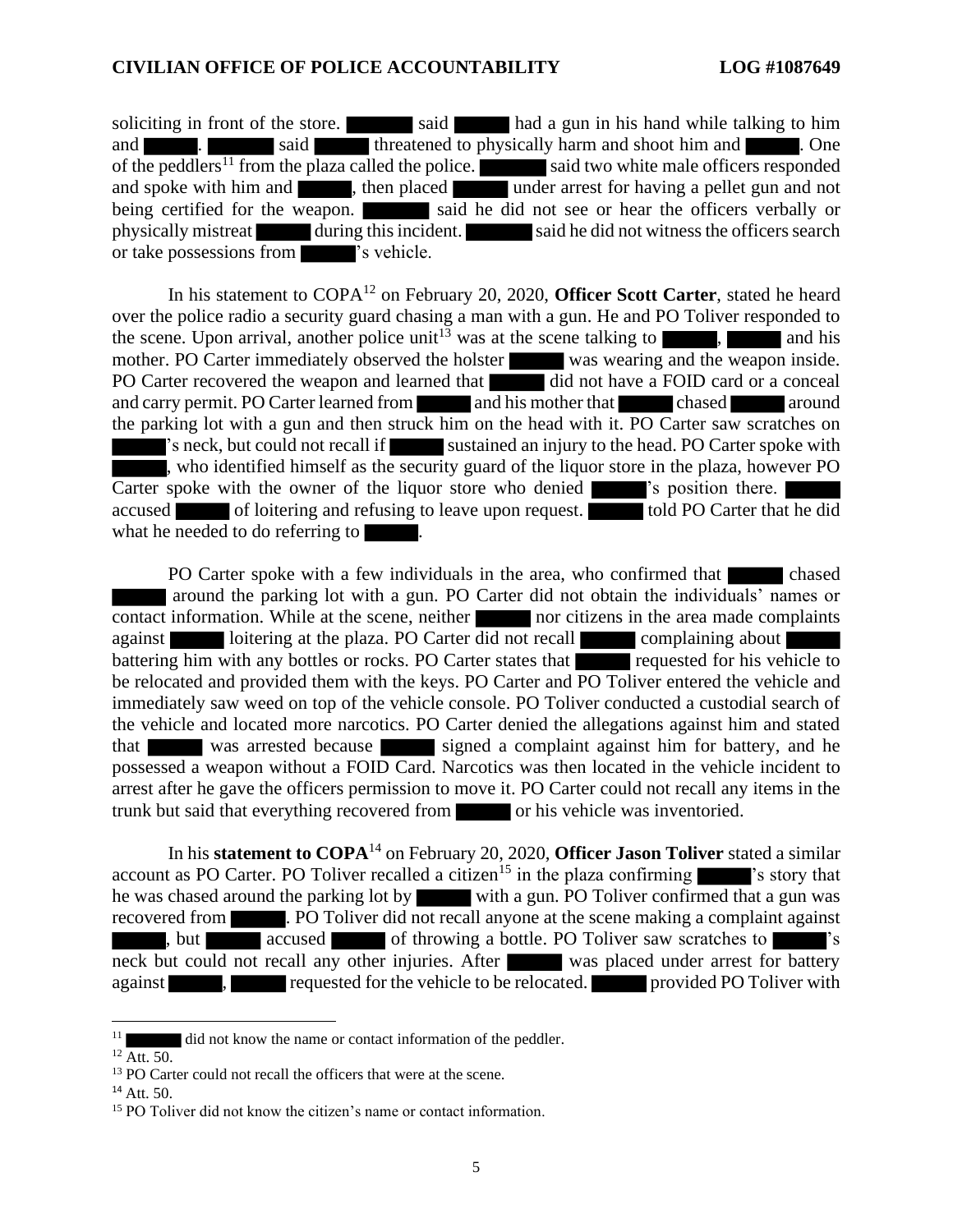the vehicle key. PO Toliver said he went in the car to drive it to the station and immediately observed cannabis<sup>16</sup> on the center console. Upon seeing this, PO Toliver conducted a systematic search of the vehicle and located additional narcotics in the trunk. PO Toliver did not recall any other items in the trunk. PO Toliver denied the allegations against him and PO Carter, and indicated that everything recovered was inventoried and that was arrested on signed complaints, the weapon he was in possession of and the narcotics located in his vehicle.

In his **statement to COPA**<sup>17</sup> on February 20, 2020, **Officer Anthony Munizzi** said he is assigned to the Fugitive Apprehension Task Force.<sup>18</sup> Officer Munizzi was not on location when this incident occurred, however, alleged he was harassed by officers because he was arrested twice. Officer Munizzi was given the task to locate after it was learned that he was wanted for Criminal Sexual Assault under case RD# , in which there was an investigative alert issued prior to an unrelated court date. When PO Munizzi checked the county clerk database and saw that had court on June 30, 2015, he waited until after finished with court, and placed him under arrest. In addition, PO Munizzi took to Area Central where he turned over to the Detective Division.

#### **Documentary Evidence**

The **Arrest report<sup>19</sup>** of (June 10, 2015) documented his arrest for Aggravated Assault-Use of a Deadly Weapon, Cannabis and Battery. Officers Toliver and Carter responded to a call of a security guard chasing a man with a gun, and upon arrival spoke with told the officers that (security guard for liquor store) struck him on the back of his head with a closed fist and grabbed him by the neck. Officers observed scratches to the back of 's neck, but he refused EMS. Told the officers that refused to leave the premises upon request. Officers recovered a 9 mm handgun from **interespense in the set of the set of**'s holster. was placed under arrest. requested for his vehicle (a BMW) to be relocated to the 005th District Station. After attempting to relocate the vehicle, PO Toliver observed a clear plastic baggy containing suspect cannabis in the vehicle's console in plain view. A custodial search was conducted of the vehicle, and additional narcotics were located. The vehicle was taken to the station and impounded for investigation.

The **Original Case Incident Report<sup>20</sup>** (RD ) documented the same information as the arrest report for for for for June 10, 2015, and the charges of Battery, Assault-Aggravated and Narcotics.

The **Arrest report**<sup>21</sup> of (June 30, 2015) documented that he was arrested for Criminal Sexual Assault – Aggravated. The arrest was conducted by the Fugitive Apprehension section U.S. Marshals Great Lakes Regional Task Force. The officers were aware of a probable cause to arrest from an investigative alert issued on June 23, 2015. was positively identified

 $20$  Att. 6.

<sup>&</sup>lt;sup>16</sup> Att. 50, recording at 17:00 minutes.

<sup>17</sup> Att. 44.

<sup>&</sup>lt;sup>18</sup> The Fugitive Apprehension Task Force monitors and apprehends individuals who have been identified as offenders in police cases where their arrest is warrant for further investigation by the Detective Division.  $19$  Att. 5.

<sup>21</sup> Att. 7.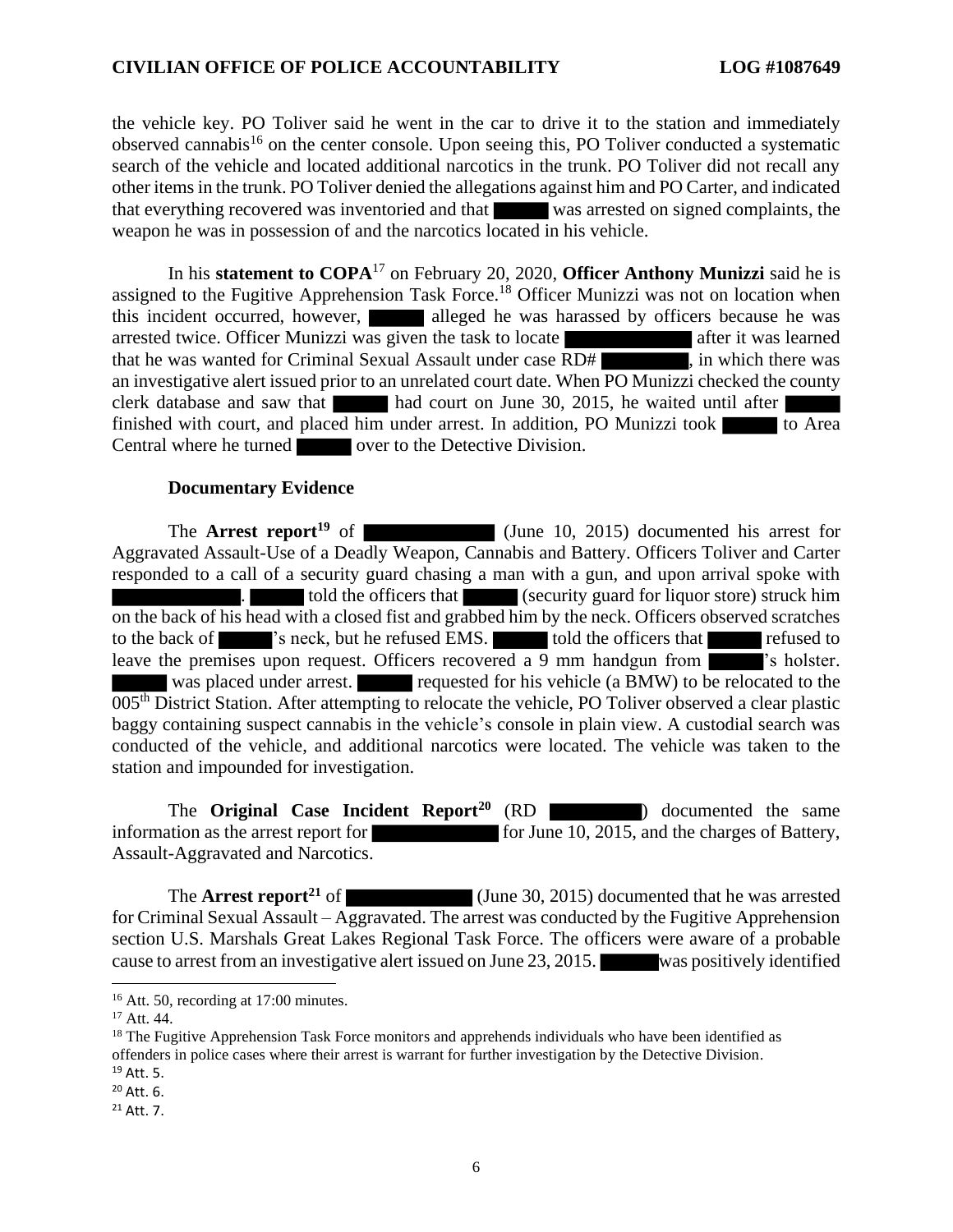in a photo array and by DNA evidence as the person who sexually assaulted the victim on June 8, 2013, under RD# . On June 30, 2015, was located attending a separate court case and placed into custody afterward without incident.

The **Original Case Incident Report**<sup>22</sup> (RD # ) documented that victim, was assaulted by an offender she met on social network. After being at a party together and drinking, the offender struck on the head with a closed fist while driving her home. The offender pulled in front of the victim's house, requested sex and victim said no. Offender struck the victim on the head again, and ordered her to take her clothes off. Offender penetrated the victim, then stopped the act and dropped her off at her residence.

The **Supplementary Report<sup>23</sup>** documented that lab report came back from the Illinois State Police Forensic lab with DNA results from the rape kit, linking evidence from detailing a CODIS association and linking the evidence recovered from . The Detective assigned to the case reopened it due to the lab reports, but requested it to be closed due to complainant refused to prosecute.

**Property Inventory Receipts<sup>24</sup>** document many of  $\blacksquare$ 's personal items: wallet, money (\$364.00 U.S.C.), jewelry, the firearm recovered from (Zoraki Mod 9mm semiautomatic defaced caliber), a black magazine, cell phone, security badge holder, and narcotics that were recovered (cannabis).

The **Civil Suit 17-CV-4503**<sup>25</sup> filed by  $\Box$  on October 16, 2017, was against Officers Carter, Toliver and Munizzi for false arrest and unreasonable search and seizure. However, there are no dispositions for this civil suit since passed away October 10, 2018.

# **b. Additional Evidence**

A **canvass** of the location of incident was conducted in searched of witnesses, videos or any other evidence. All results were negative. The Wine & Spirits Liquor store was closed.

# **VI. LEGAL STANDARD**

For each Allegation COPA must make one of the following findings:

- 1. Sustained where it is determined the allegation is supported by a preponderance of the evidence;
- 2. Not Sustained where it is determined there is insufficient evidence to prove the allegations by a preponderance of the evidence;
- 3. Unfounded where it is determined by clear and convincing evidence that an allegation is false or not factual; or

<sup>22</sup> Att. 8.

<sup>23</sup> Att. 9.

<sup>24</sup> Att. 10.

 $25$  Att. 4.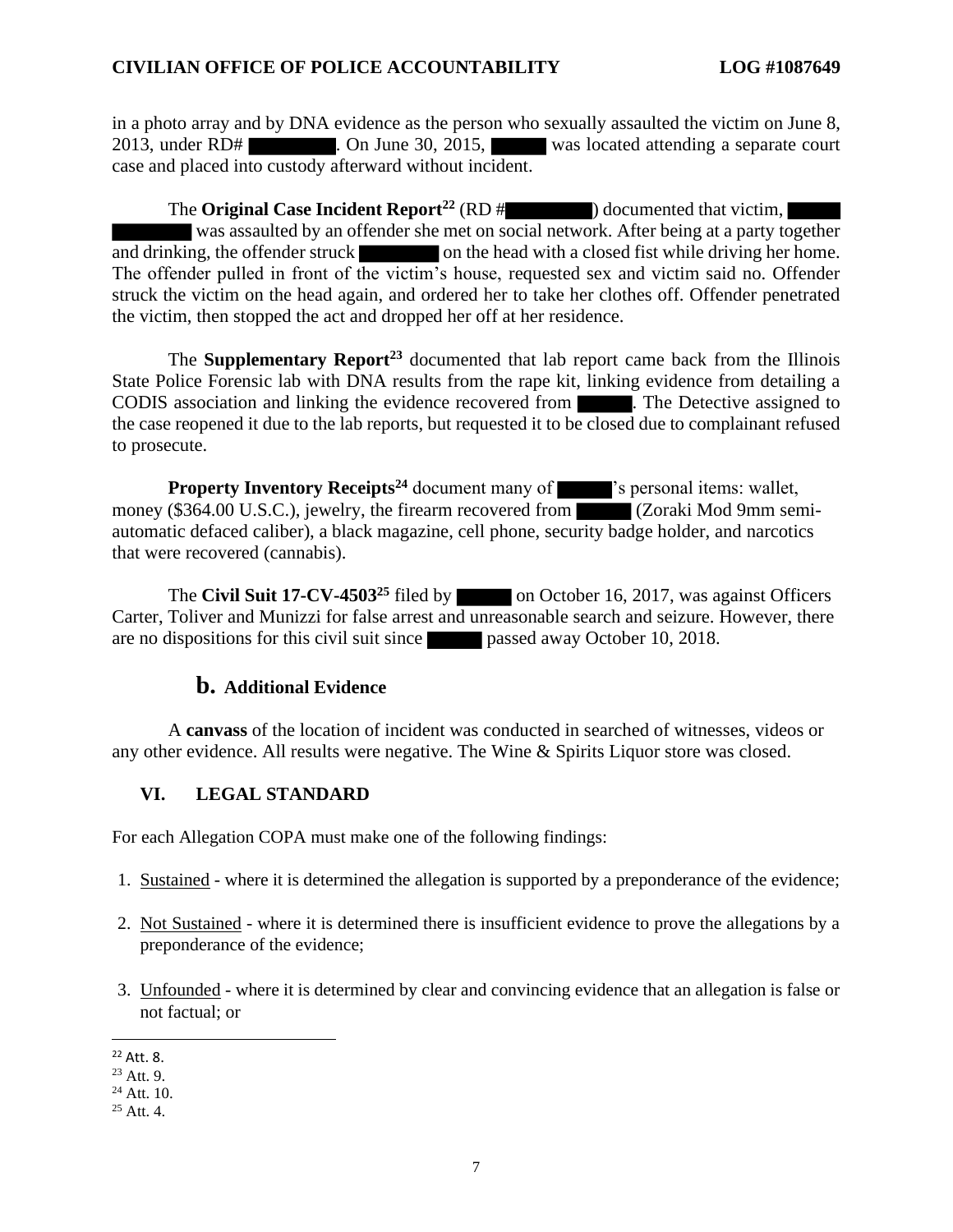4. Exonerated - where it is determined by clear and convincing evidence that the conduct descried in the allegation occurred, but it is lawful and proper.

A **preponderance of evidence** can be described as evidence indicating that it is **more likely than not** that the conduct reviewed complied with Department policy. *See Avery v. State Farm Mutual Automobile Insurance Co.*, 216 Ill. 2d 100, 191 (2005), (a proposition is proved by a preponderance of the evidence when it has found to be more probably true than not). If the evidence gathered in an investigation establishes that it is more likely that the conduct complied with Department policy than that it did not, even if by a narrow margin, then the preponderance of the evidence standard is met.

**Clear and convincing evidence** is a higher standard than a preponderance of the evidence but lower than the "beyond-a-reasonable doubt" standard required to convict a person of a criminal offense. See *e.g.*, *People v. Coan*, 2016 IL App (2d) 151036 (2016). Clear and Convincing can be defined as a "degree of proof, which, considering all the evidence in the case, produces the firm and abiding belief that it is highly probable that the proposition . . . is true." *Id*. at ¶ 28.

# **VII. ANALYSIS**

An officer must have probable cause to arrest a subject.<sup>26</sup> "Probable cause to arrest exists when the totality of the facts and circumstances known to a police officer would lead a person of reasonable caution to believe that the person apprehended has committed a crime, and its existence depends on the totality of the circumstances at the time of the arrest."<sup>27</sup>

In this case, Officers Toliver and Carter had probable cause to arrest as they responded to a call of a man with a gun chasing another man. Upon arrival, they learned that was in possession of a gun, which they recovered and inventoried. They also learned that chased and threatened with the gun, battered when grabbed by the back of his neck and struck on the head. Further, during the investigation of the battery against , led to  $\blacksquare$  's arrest on signed complaints from and his mother. In addition, after was arrested, requested his vehicle to be relocated. PO Carter and PO Toliver observed in plain view cannabis on the vehicle console which led to a custodial search of the vehicle and additional narcotics to be located. Therefore, COPA finds that Allegation #1 against Officers Toliver and Carter, that they arrested , without justification, with a finding of **Exonerated**.

COPA finds Allegation #2 against Officer Toliver that he searched 's vehicle, without justification, a finding of **Exonerated.** After was arrested, he requested for his vehicle to be relocated. provided the vehicle key to PO Toliver. Upon entering the vehicle, PO Toliver observed cannabis on the console in plain view. PO Toliver conducted a thorough search of the vehicle, and additional narcotics were located. PO Toliver had justification and the right to conduct a systematic search of the vehicle.

<sup>26</sup> *People v. Johnson*, 408 III, App. 3d 107 (citing Beck v Ohio, 379 U.S. 89, 91, (1964)).

<sup>&</sup>lt;sup>27</sup> People v. D.W. (In re D.W.),  $341$  III. App. 3d 517, 526 (1<sup>st</sup> Dist. 2003).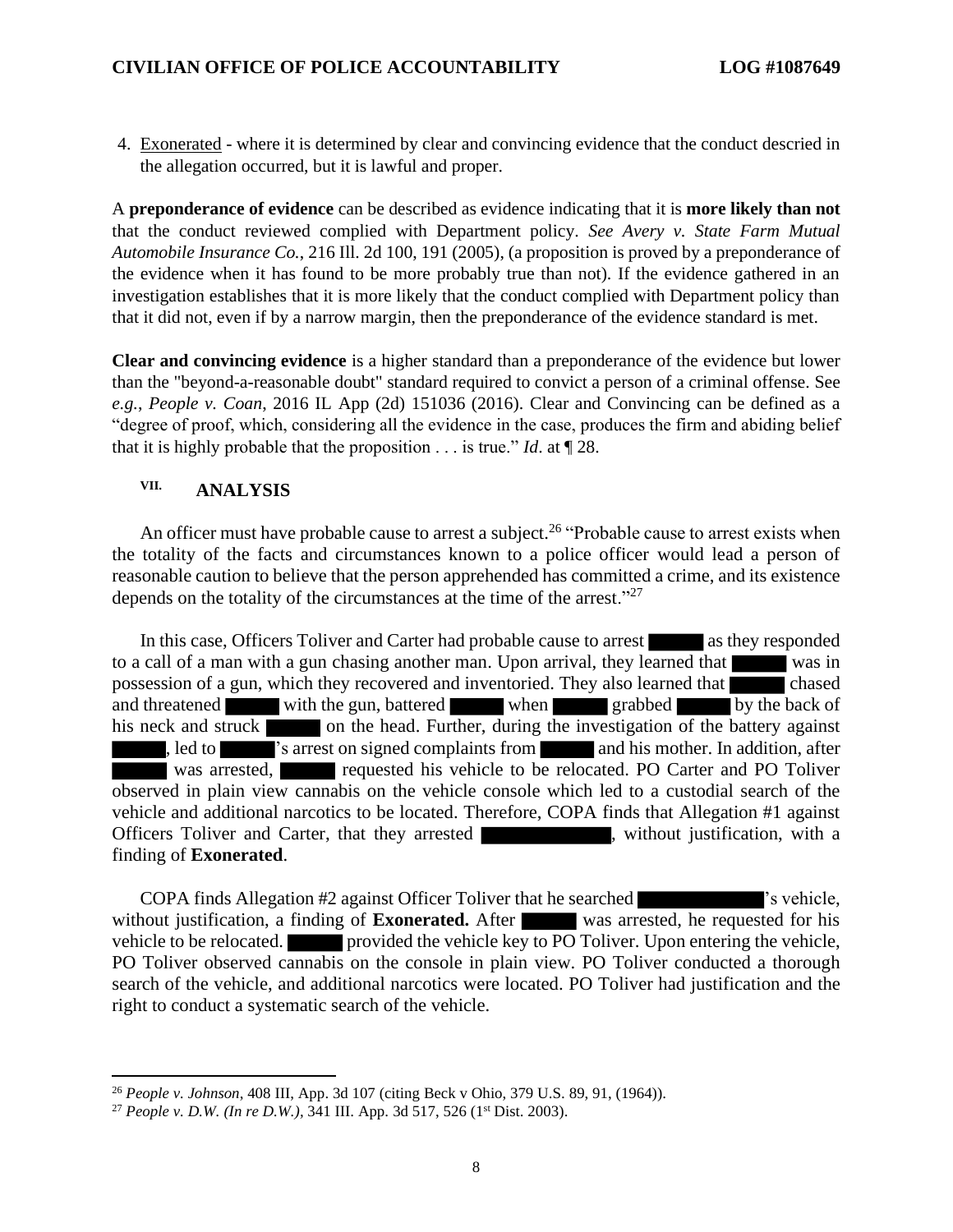COPA finds Allegation #3 against Officer Toliver that he seized  $\blacksquare$  's vehicle, without justification, a finding of **Exonerated**. After locating narcotics in the vehicle, PO Toliver had the legal right to seized and impound the vehicle.

COPA finds Allegations #2 and #3 against Officer Carter that he searched and seized 's vehicle, without justification, a finding of **Unfounded**. Officer Carter stated that it was PO Toliver who conducted a systematic search of 's vehicle and then had the vehicle seized because of the narcotics located. PO Toliver supported PO Carter's account. Therefore, COPA finds allegations #2 and #3 against PO Carter, Unfounded.

COPA finds Allegation #4 and #5 against Officers Toliver and Carter that they removed 's personal items from his vehicle, without justification and failed to return or inventory 's said items, a finding of **Not Sustained**. There is insufficient evidence, witnesses or facts to prove or refute the allegations. alleged that he had numerous personal items and merchandise on his person and in his vehicle, however the officers stated that everything recovered from or his vehicle was inventoried and provided several property inventories receipts for the said items. Additional Department Reports documented the items recovered and inventoried from . failed to provide COPA with names of possible witnesses to these actions or proof of the alleged items. There are no dispositions for this civil suit since **passed away October 10, 2018.** 

# **VIII. CONCLUSION**

| <b>Officer</b>              | <b>Allegation</b>                                                                                                                                 | Finding /             |
|-----------------------------|---------------------------------------------------------------------------------------------------------------------------------------------------|-----------------------|
| Officer Jason M.<br>Toliver | It is alleged by<br>that on or about<br>June 10, 2015, at approximately 3:25 pm, at or<br>near 851 W. 115 <sup>th</sup> Street, Officer Toliver:  | <b>Recommendation</b> |
|                             | , without justification,<br>1. Arrested<br>a violation of Rule 6.                                                                                 | Exonerated            |
|                             | 2. Searched<br>'s vehicle, without<br>justification, a violation of Rule 6.                                                                       | Exonerated            |
|                             | 's vehicle, without<br>3. Seized<br>justification, a violation of Rule 6.                                                                         | Exonerated            |
|                             | 4. Removed<br>'s personal items<br>from his vehicle, without justification, violation of<br>Rule 6.                                               | <b>Not Sustained</b>  |
|                             | 5. Failed to return or inventory<br>'s<br>personal items and merchandise taken from the<br>vehicle, without justification, a violation of Rule 6. | <b>Not Sustained</b>  |

Based on the analysis set forth above, COPA makes the following findings: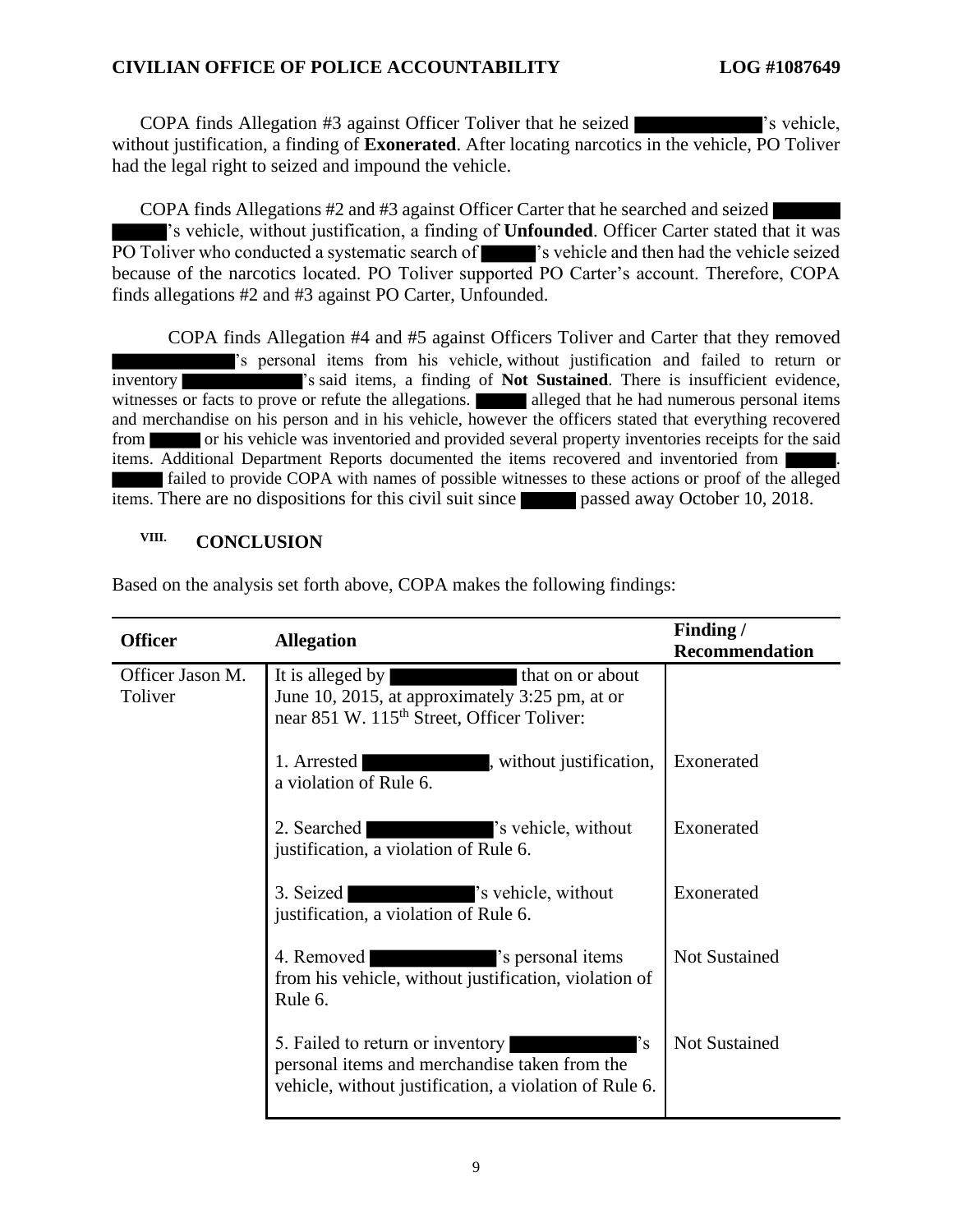| Officer Scott R. | It is alleged by<br>that on or about                                                                                                              |                      |
|------------------|---------------------------------------------------------------------------------------------------------------------------------------------------|----------------------|
| Carter           | June 10, 2015, at approximately 3:25 pm, at or                                                                                                    |                      |
|                  | near 851 W. 115 <sup>th</sup> Street, Officer Carter:                                                                                             |                      |
|                  | 1. Arrested<br>, without justification,<br>a violation of Rule 6.                                                                                 | Exonerated           |
|                  | 2. Searched<br>'s vehicle, without<br>justification, a violation of Rule 6.                                                                       | Unfounded            |
|                  | 's vehicle, without<br>3. Seized<br>justification, a violation of Rule 6.                                                                         | Unfounded            |
|                  | 4. Removed<br>'s personal items<br>from his vehicle, without justification, violation of<br>Rule 6.                                               | <b>Not Sustained</b> |
|                  | 5. Failed to return or inventory<br>'s<br>personal items and merchandise taken from the<br>vehicle, without justification, a violation of Rule 6. | <b>Not Sustained</b> |

Approved:



3-25-2021

Angela Hearts-Glass *Deputy Chief Investigator* Date

# **Appendix A**

Assigned Investigative Staff

| Squad#:                            | 11                  |
|------------------------------------|---------------------|
| <b>Investigator:</b>               | Maira Webb          |
| <b>Supervising Investigator:</b>   | Valiza Nash         |
| <b>Deputy Chief Administrator:</b> | Angela Hearts-Glass |
| *Attorney:                         |                     |